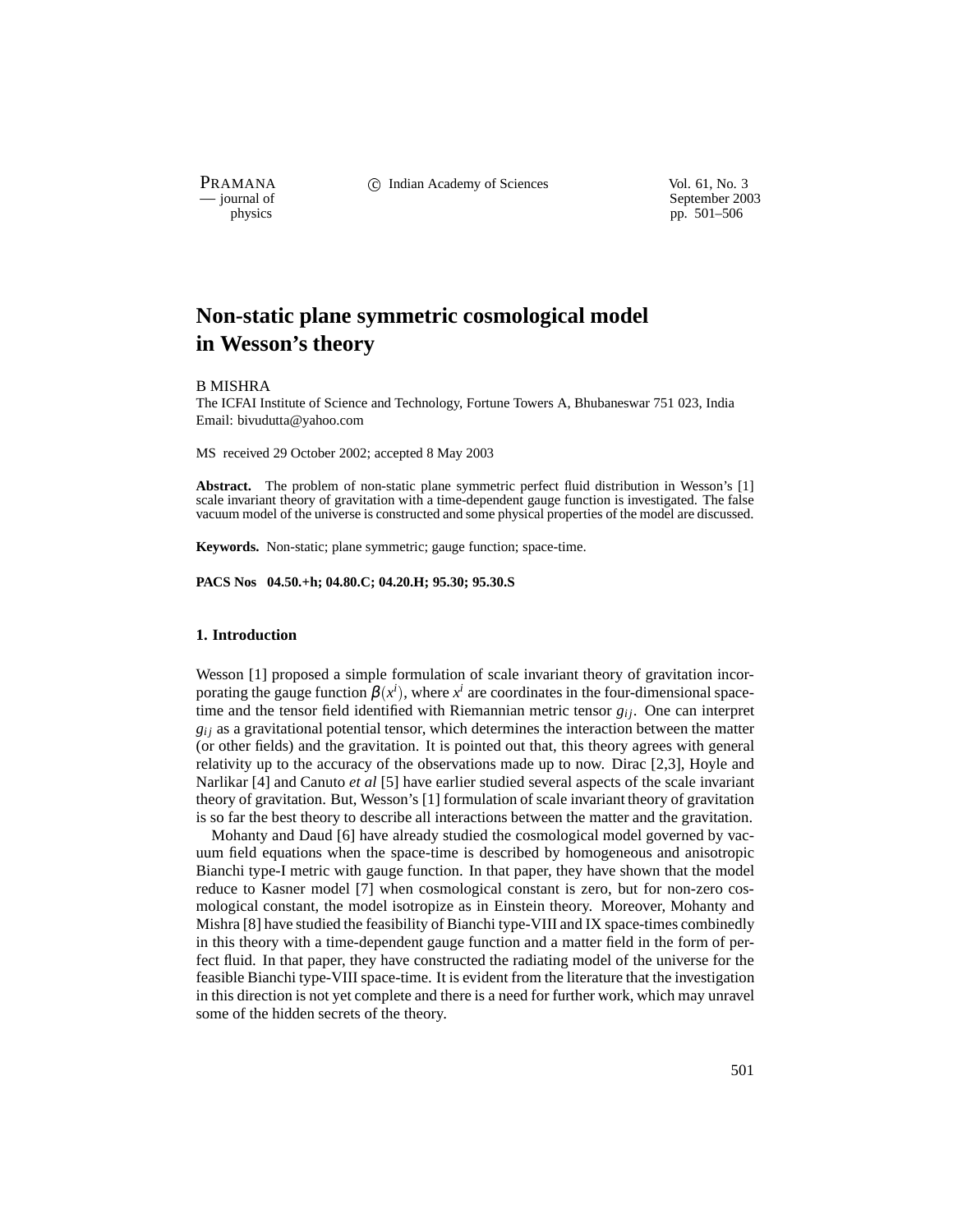#### *B Mishra*

In this paper, an attempt is made to study the compatibility of non-static plane symmetric space-time with a matter field in the form of perfect fluid in scale invariant theory with the Dirac gauge function  $\beta = \beta(ct)$ . In §2, the field equations of scale invariant theory are set up. In  $\S$ 3, the explicit exact solution is obtained. In  $\S$ 4, some physical properties of the model are discussed and concluding remarks are given in  $\S$ 5.

#### **2. Wesson's field equations**

The field equations for scale invariant theory [1] with Dirac gauge function are

$$
G_{ij} + 2\frac{\beta_{ij}}{\beta} - 4\frac{\beta_{i}\beta_{,j}}{\beta^{2}} + \left(g^{ab}\frac{\beta_{,a}\beta_{,b}}{\beta^{2}} - 2g^{ab}\frac{\beta_{,ab}}{\beta}\right)g_{ij} + \Lambda_{0}\beta^{2}g_{ij} = -\kappa T_{ij}
$$
 (2.1)

with

$$
G_{ij} \equiv R_{ij} - \frac{1}{2} R g_{ij}.
$$
\n(2.2)

Here,  $G_{ij}$  is the conventional tensor involving  $g_{ij}$ ,  $T_{ij}$  the energy momentum tensor,  $R_{ij}$  the Ricci tensor and *R* the Ricci scalar. Comma and semicolon respectively denote partial and conventional covariant differentiation using *g<sub>ij</sub>*. The cosmological term Λ*g<sub>ij</sub>* of Einstein theory is now transformed to  $\Lambda_0 \beta^2 g_{ij}$  in scale invariant theory with a dimensionless constant  $\Lambda_0$ . *G* and  $\kappa$  are respectively the Newtonian and Wesson's gravitational parameter.

The line element for the plane symmetric non-static metric with a gauge function  $\beta =$  $\beta(ct)$  is

$$
\mathrm{d}s_w^2 = \beta^2 \mathrm{d}s_E^2 \tag{2.3}
$$

with

$$
ds_E^2 = e^{2h} (c^2 dt^2 - dr^2 - r^2 d\theta^2 - s^2 dz^2),
$$
\n(2.4)

where *r*, θ and *z* are cylindrical polar coordinates and *h* and *s* are functions of time *t* only.

Here, the region of the space-time containing perfect fluid is considered, whose energy momentum tensor is given by

$$
T_{ij}^{m} = (p_{\rm m} + \rho_{\rm m}c^2)U_iU_j - p_{\rm m}g_{ij}
$$
 (2.5)

together with

$$
g_{ij}U^iU^j = 1,\tag{2.6}
$$

where  $U^i$  is the four-velocity vector of the fluid.  $p_m$  and  $p_m$  are proper isotropic pressure and mass energy density of the fluid respectively.

The surviving components of conventional Einstein tensor (2.2) for the metric (2.4) are

$$
r^{2}G_{11} = G_{22} \equiv \frac{r^{2}}{c^{2}} \left[ 2h_{44} + \frac{s_{44}}{s} + h_{4}^{2} + 2h_{4} \frac{s_{4}}{s} \right],
$$
 (2.7)

502 *Pramana – J. Phys.,* **Vol. 61, No. 3, September 2003**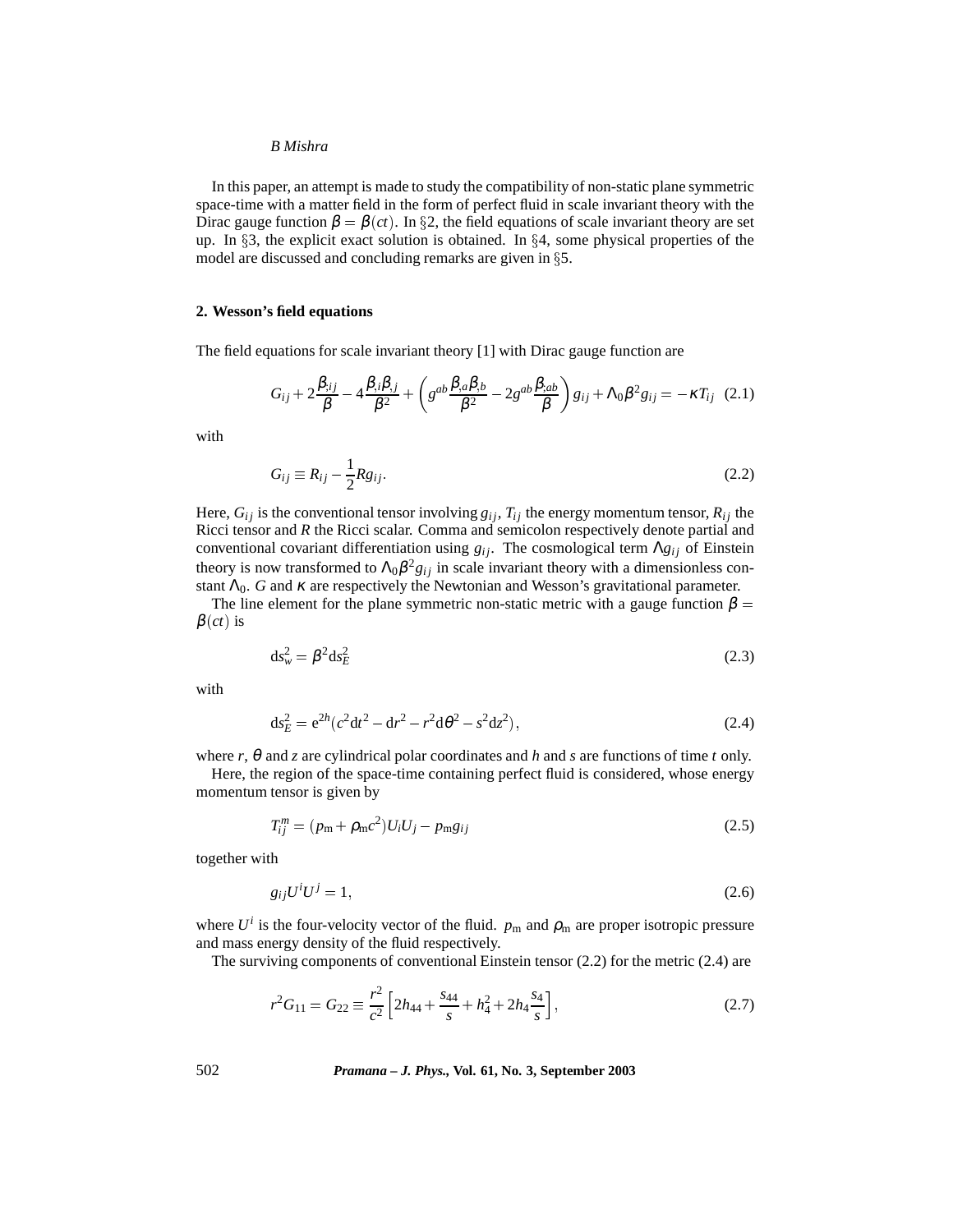*Non-static plane symmetric cosmological model*

$$
G_{33} \equiv \frac{s^2}{c^2} [2h_{44} + h_4^2],\tag{2.8}
$$

$$
G_{44} \equiv -\left[3h_4^2 + 2h_4 \frac{s_4}{s}\right].\tag{2.9}
$$

Hereafterwards the suffix 4 after a field variable denotes exact differentiation with respect to time *t* only.

Using the comoving coordinate frame  $(0,0,0,ce<sup>h</sup>)$ , the non-vanishing components of the field eq. (2.1) for the metric (2.3) can be written in the following explicit form

$$
r^2 G_{11} = G_{22} \equiv -\kappa p_{\rm m} e^{2h} - \frac{1}{c^2} \left[ 2\frac{\beta_{44}}{\beta} + \left(2h_4 + 2\frac{s_4}{s}\right) \frac{\beta_4}{\beta} - \frac{\beta_4^2}{\beta^2} - \Lambda_0 \beta^2 c^2 e^{2h} \right],
$$
\n(2.10)

$$
G_{33} \equiv -\kappa p_{\rm m}s^2 e^{2h} - \frac{s^2}{c^2} \left[ 2\frac{\beta_{44}}{\beta} + (2h_4)\frac{\beta_4}{\beta} - \frac{\beta_4^2}{\beta^2} - \Lambda_0 \beta^2 c^2 e^{2h} \right],\tag{2.11}
$$

$$
G_{44} \equiv -\kappa \rho_{\rm m} c^4 e^{2h} + \left[ \left( 6h_4 + 2\frac{s_4}{s} \right) \frac{\beta_4}{\beta} - 3\frac{\beta_4^2}{\beta^2} - \Lambda_0 \beta^2 c^2 e^{2h} \right].
$$
 (2.12)

Equations (2.1) and (2.10)–(2.12) suggest the definition of quantities  $p_v$  (vacuum pressure) and  $\rho$ <sub>v</sub> (vacuum density) which involve neither the Einstein tensor nor the properties of conventional matter [1]. These two quantities can be obtained as

$$
2\frac{\beta_{44}}{\beta} + \left(2h_4 + 2\frac{s_4}{s}\right)\frac{\beta_4}{\beta} - \frac{\beta_4^2}{\beta^2} - \Lambda_0\beta^2c^2e^{2h} = \kappa p_v c^2e^{2h},\tag{2.13}
$$

$$
2\frac{\beta_{44}}{\beta} + (2h_4)\frac{\beta_4}{\beta} - \frac{\beta_4^2}{\beta^2} - \Lambda_0 \beta^2 c^2 e^{2h} = \kappa p_v c^2 e^{2h},\tag{2.14}
$$

$$
\left(6h_4 + 2\frac{s_4}{s}\right)\frac{\beta_4}{\beta} - 3\frac{\beta_4^2}{\beta^2} - \Lambda_0\beta^2c^2e^{2h} = -\kappa\rho_v c^4e^{2h}.
$$
\n(2.15)

In this case, when there is no matter and the gauge function  $\beta$  is a constant, one recovers the relation

$$
c^{2} \rho_{v} = -c^{4} \frac{\lambda_{GR}}{8\pi G} = -p_{v} \quad \text{i.e. } c^{2} \rho_{v} + p_{v} = 0,
$$
 (2.16)

which is the equation of state for vacuum. Here,  $\lambda_{\rm GR} = \lambda_0 \beta^2 = \text{constant}$  is the cosmological constant in general relativity. Also  $p_v$  being dependent on the constants  $\lambda_{\rm GR}$ , *c* and *G* is uniform in all directions and hence isotropic in nature.

It is evident from the aforesaid equations that  $p_v$  being isotropic is consistent only when

$$
s = d_1, \quad \text{since } \frac{\beta_4}{\beta} \neq 0,
$$
\n
$$
(2.17)
$$

where  $d_1$  is an integrating constant.

*Pramana – J. Phys.,* **Vol. 61, No. 3, September 2003** 503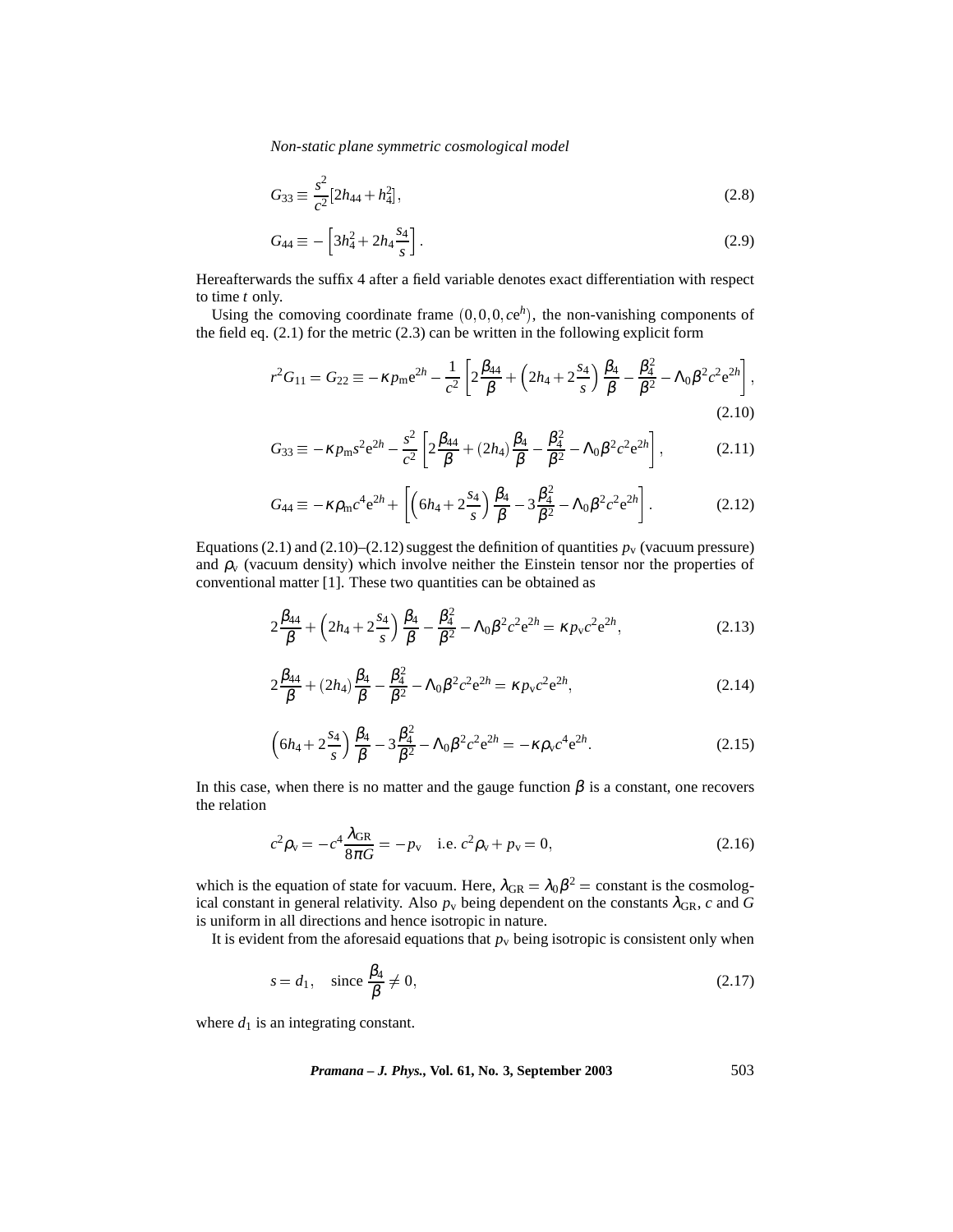### *B Mishra*

Using eq. (2.17) in eqs (2.13)–(2.15), the pressure and energy density for the vacuum case can be obtained as

$$
p_{\rm v} = \frac{1}{\kappa c^2 e^{2h}} \left[ 2\frac{\beta_{44}}{\beta} + 2h_4 \frac{\beta_4}{\beta} - \frac{\beta_4^2}{\beta^2} - \Lambda_0 \beta^2 c^2 e^{2h} \right],\tag{2.18}
$$

$$
\rho_{\rm v} = -\frac{1}{\kappa c^4 e^{2h}} \left[ 6h_4 \frac{\beta_4}{\beta} - 3 \frac{\beta_4^2}{\beta^2} - \Lambda_0 \beta^2 c^2 e^{2h} \right].
$$
\n(2.19)

 $p<sub>y</sub>$  and  $p<sub>y</sub>$  refer to the properties of vacuum only. The definition of the above two quantities is natural as regards to the scale invariant theory of vacuum [1]. The total pressure  $p_t$  and total energy density  $\rho_t$  can be calculated as

$$
p_t \equiv p_m + p_v,\tag{2.20}
$$

$$
\rho_{\rm t} \equiv \rho_{\rm m} + \rho_{\rm v} \tag{2.21}
$$

Using the aforesaid definition of  $p_t$  and  $p_t$ , the field equations in scale invariant theory i.e., eqs  $(2.10)$ – $(2.12)$  can now be written using the components of Einstein tensor  $(2.7)$ – $(2.9)$ and the results obtained in eqs  $(2.17)$ – $(2.19)$  as

$$
2h_{44} + h_4^2 = -\kappa p_1 c^2 e^{2h},\tag{2.22}
$$

$$
h_4^2 = \kappa \rho_1 c^4 e^{2h}.\tag{2.23}
$$

#### **3. Solutions**

Equations (2.22) and (2.23) are two equations in three unknowns, viz., *h*,  $p_t$  and  $\rho_t$ . For complete determinacy one extra condition is needed. So, the equation of state  $p_t + \rho_t c^2 = 0$ , i.e., false vacuum model is considered.

Using the equation of state  $p_t + \rho_t c^2 = 0$ , eqs (2.22) and (2.23) yield

$$
h = d_2 t + d_3 \tag{3.1}
$$

Now, the total pressure  $p_t$  and total energy density  $p_t$  can be given as

$$
p_{t} = -\rho_{t}c^{2} = -\frac{1}{\kappa c^{2}}[d_{2}^{2}e^{-2(d_{2}t + d_{3})}].
$$
\n(3.2)

The pressure and energy density corresponding to vacuum case can be calculated as

$$
p_{\rm v} = \frac{\mathrm{e}^{-2(d_2 t + d_3)}}{\kappa c^2} \left[ 2\frac{\beta_{44}}{\beta} + 2d_2\frac{\beta_4}{\beta} - \frac{\beta_4^2}{\beta^2} - \Lambda_0 \beta^2 c^2 \mathrm{e}^{2(d_2 t + d_3)} \right],\tag{3.3}
$$

$$
\rho_{\rm v} = -\frac{\mathrm{e}^{-2(d_2 t + d_3)}}{\kappa c^4} \left[ 6d_2 \frac{\beta_4}{\beta} - 3 \frac{\beta_4^2}{\beta^2} - \Lambda_0 \beta^2 c^2 \mathrm{e}^{2(d_2 t + d_3)} \right]. \tag{3.4}
$$

The matter pressure  $p_m$  and energy density  $p_m$  can be obtained as

504 *Pramana – J. Phys.,* **Vol. 61, No. 3, September 2003**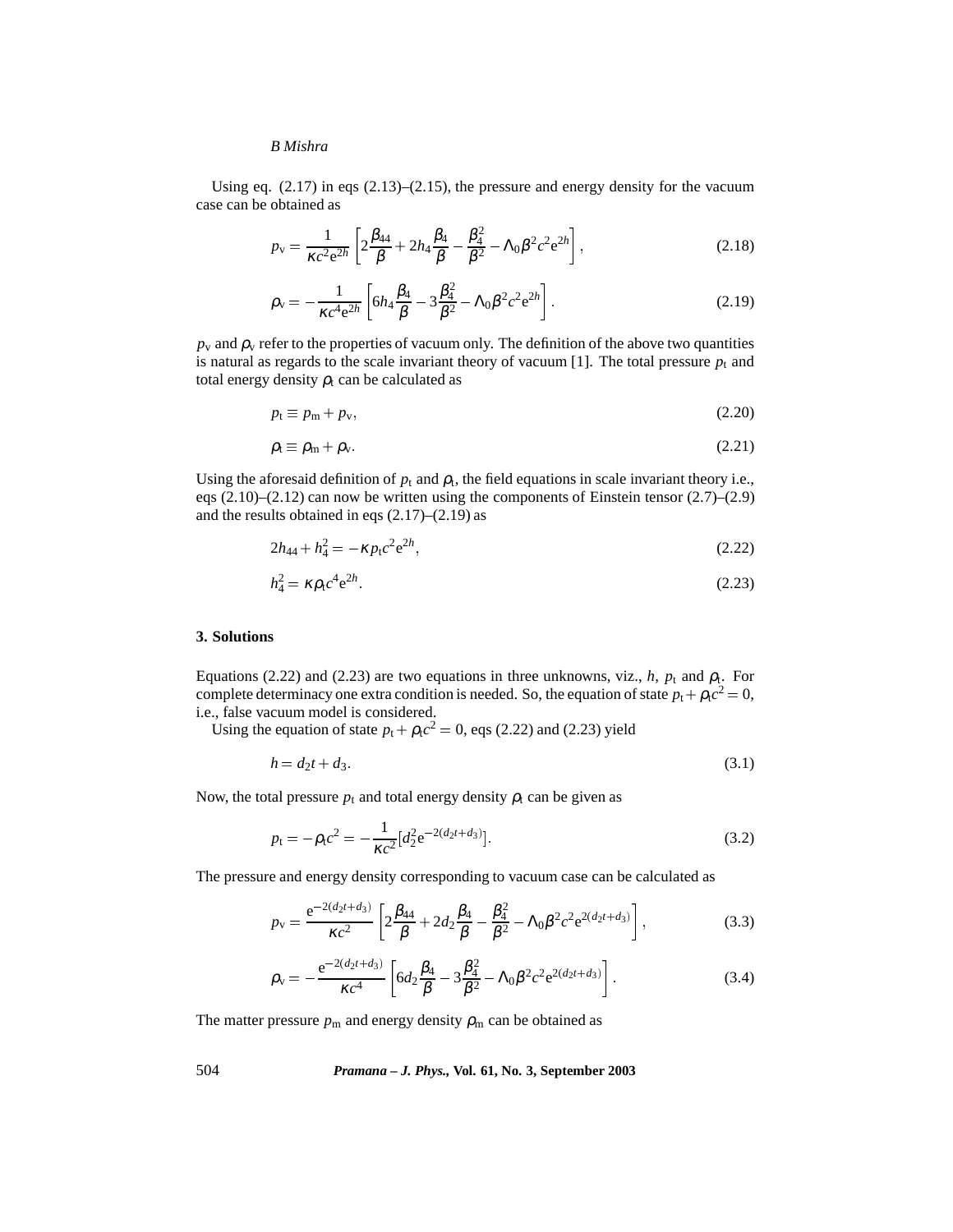*Non-static plane symmetric cosmological model*

$$
p_{\rm m} = -\frac{1}{\kappa c^2} \left[ e^{-2(d_2 t + d_3)} \left( d_2^2 - 2\frac{d_2}{t} + \frac{3}{t^2} \right) - \frac{\Lambda_0}{t^2} \right],\tag{3.5}
$$

$$
\rho_{\rm m} = \frac{1}{\kappa c^4} \left[ e^{-2(d_2 t + d_3)} \left( d_2^2 - 6 \frac{d_2}{t} + \frac{3}{t^2} \right) - \frac{\Lambda_0}{t^2} \right].
$$
\n(3.6)

So, the false vacuum non-static plane symmetric model in scale invariant theory is given by eqs  $(2.17)$ ,  $(3.1)$  and  $(3.2)$ . The metric in this case is

$$
ds_W^2 = \frac{1}{c^2 t^2} \{ e^{2(d_2 t + d_3)} (c^2 dt^2 - dr^2 - r^2 d\theta^2 - s^2 dz^2) \}.
$$
 (3.7)

#### **4. Some physical properties of the model**

The scalar expansion of the model can be calculated as

$$
\Theta = U_{;i}^{i} = \frac{3d_2}{c e^{(d_2 t + d_3)}},
$$

from which it is evident that  $\Theta \to 0$  as  $t \to \infty$ , i.e., the universe is expanding with increase of time and the rate of expansion is slow with increase in time.

It is observed that

$$
\frac{\rho_m}{\Theta^2} \to \infty
$$
 as  $t \to 0$  and  $\frac{\rho_m}{\Theta^2} \to$  constant as  $t \to \infty$ 

which confirms the homogeneity nature of the space-time.

The shear scalar  $\sigma = 0$ , which indicates that, the shape of the universe remains unchanged during evolution. Also the space-time is isotropized during evolution in scale invariant theory. The vorticity *W* of the model vanishes, which indicates that  $U^i$  is hypersurface orthogonal. As the acceleration is found to be zero, the matter particle follows a geodesic path in this theory. Further, it is observed that

 $\rho_m \to \infty$  as  $t \to 0$  and  $\rho_m \to 0$  as  $t \to \infty$ ,

which indicates that there is a Big Bang-like singularity at the initial epoch.

#### **5. Conclusions**

The non-static plane symmetric cosmological model constructed here expands with increase of time and the rate of expansion is slow with increase in time. As far as the matter is concerned, the model admits Big Bang-like singularity at the initial epoch. It is also observed that, the matter density  $\rho_m$  vanishes for  $\Lambda_0 = -3$ , but  $p_m \neq 0$  for  $d_2 = d_3 = 0$ . Thus for a viable physical situation,  $\Lambda_0 \neq -3$ . The model appears to be steady state.

## **References**

[1] P S Wesson, *Astron. Astrophys.* **102**, 45 (1981) [2] P A M Dirac, *Proc. R. Soc. London* **A333**, 403 (1973)

[3] P A M Dirac, *Proc. R. Soc. London* **A338**, 439 (1974)

*Pramana – J. Phys.,* **Vol. 61, No. 3, September 2003** 505